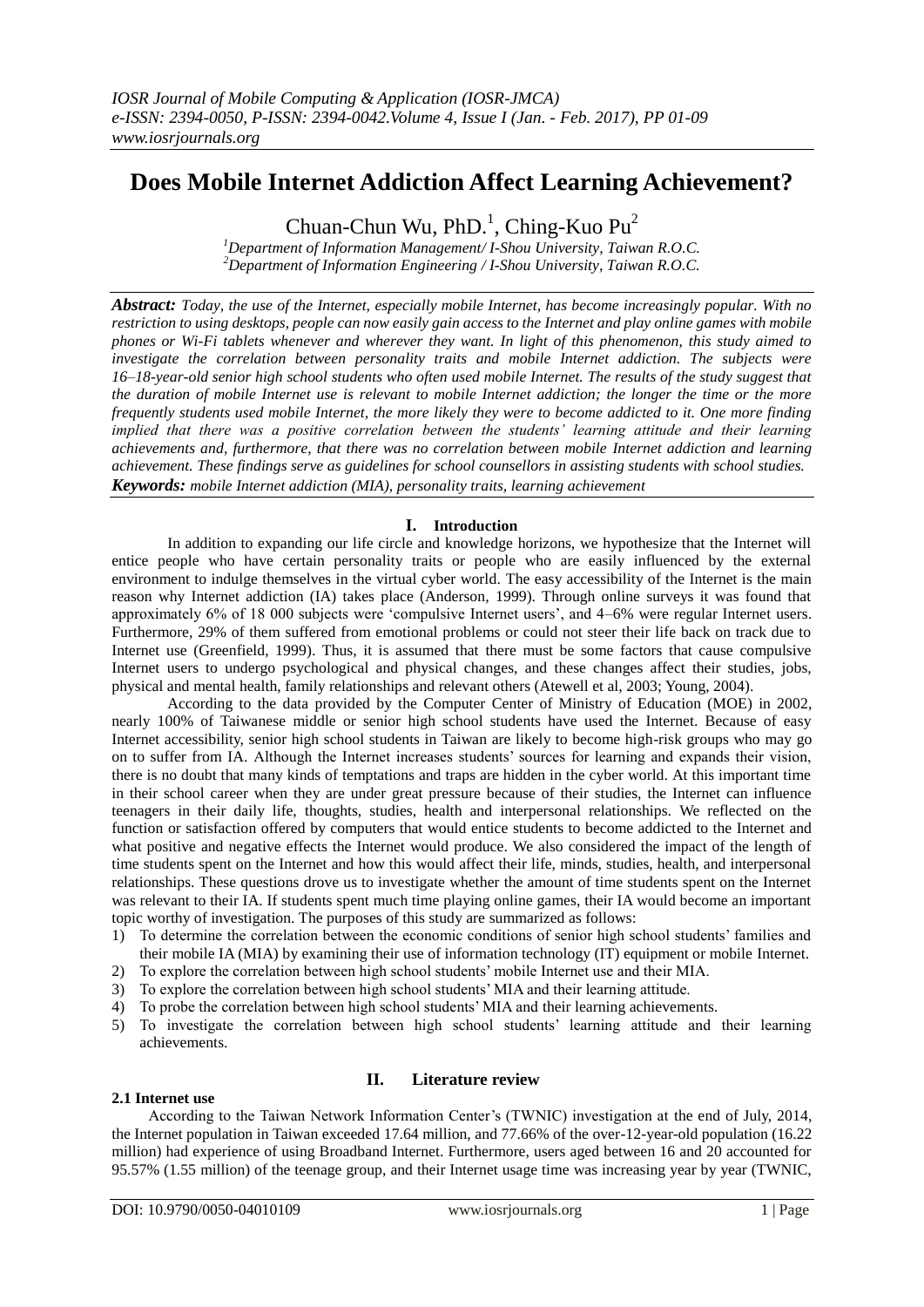2014). This survey also found that participation in Internet communities was ranked highest at 64.31%, while instant messaging was ranked second by 51.45% of users, and information acquisition was ranked third by 44.47% of users. These findings suggest that the Internet has become part of, and now shapes, our daily lives, while in turn our daily life is shaping the Internet (Castells, 1997).

## **2.2 Mobile Internet addiction (MIA)**

Like an encyclopaedia, the Internet brings us much knowledge, but it also causes some problems. For example, some people feel they lack something in their daily life when they are not able to use the Internet on a daily basis; this is identified by psychoanalysts and psychiatrists as 'Internet addiction'. The first study of IA was conducted by Young (1996), who reported that 79.88% of 496 general Internet users were classified as Internet dependents. IA has increasingly been recognized as a potential problem since the introduction of the term by Goldberg in 1996 (Marshall, 1999). Like alcohol addiction or drug addiction, IA has symptoms such as tolerance, compulsive behaviour and relevant others (Goldberg, 1996). However, whether these addictions have a negative impact on the human body and daily life remains a controversial issue (Jennifer, 1997).

IA has generally been defined as an inability to control one's use of the Internet, resulting in psychological, social, family, school and work impairment (Young & Rogers, 1998; Davis, 2001). However, the terminology or labels for IA are inconsistent in the literature. Some researchers recognize the phenomenon as Internet Addiction Disorder (IAD; Goldberg, 1996; Hur, 2006) whereas others prefer the widely used term Internet Addiction (IA; Nalwa & Anand, 2003; Cao & Su, 2006; Kima, et al., 2006; Ko, et al., 2007; Lam, et al., 2009; Yen, Ko, Chang, Cheng, & Yen, 2009; Thomas & Martin, 2010). IA has become the most widely accepted label for the range of general behaviours associated with an addiction to the Internet. Others have used Pathological Internet Use (PIU; Morahan-Martin & Schumacher, 2000; Davis, 2001; Niemz, et al., 2005; Milani, et al., 2009); Internet addictive behaviour (Li & Chung, 2006); compulsive Internet use (Meerkerk, Van Den Eijnden, Vermulst, & Garretsen, 2009); or Internet dependency (Scherer, 1997).

The prevalence of IA has been examined among school student cohorts in many countries. Most research has reported a prevalence rate of 10% or less (Tsitsika et al., 2009; Seo, Kang & Yom, 2009; Kaltiala-Heino, et al., 2004; Thomas and Martin, 2010; Zboralski et al., 2009), however, some studies have reported higher IA prevalence rates among students, for example, 10.7% in South Korea (Park, Kim, & Cho, 2008), 10.8% in China (Lam, et al., 2009) and 18.2% in Taiwan (Ko, et al., 2007).

There has never been a more efficient and direct input into our minds and nervous systems than the Internet. Currently, with the advent and proliferation of high-speed connections and mobile Internet portals such as smart phones, PDAs and many other portable devices, accessibility is even further enhanced. This study used the term Mobile Internet Addiction (MIA) to encompass all the various terms used in the literature.

#### **2.3 Personality traits**

Over the past 50 years, many psychiatrists have been trying to identify the relationship between man's intelligence and personality traits and to what degree one affected the other, but the results have not yet been finalized (e.g., Binet, Therman, Thorndike and Thurstone). David Wechsler (1950) claimed that intelligence was an overall presentation of man's personality traits, and asserted that intelligence was a combination of man's emotions and motives (interest and willpower for instance). Eysenck (1994), on the other hand, emphasized the need to distinguish between psychological and experimental approaches when measuring man's intelligence or personality traits. The psychological measurement allows us to comprehend the composition of man's ability and personality traits. Cattel (1971), for example, illustrated the association between man's ability (cognitive) and personality traits (non-cognitive). In contrast, experimental measurement exclusively relies on theories. Eysenck's psychology theory that builds a mode for man's personality through factor analysis has greatly challenged the way we use cognitive psychology to analyse man's intelligence. Eysenck asserted that the correlation between man's intelligence and personality traits could be identified through factor analysis. He concluded that, like a buffer that resisted man's stress and reduced the damage of man's disease, man's intelligence could provide something to help man grow up and adapt to the external environment.

# **2.4 Learning achievement**

According to McClelland (1965), an authoritative psychologist of motivational studies from the USA, there is a significant correlation between students' learning achievements and their motives for learning. He claimed that motives were trainable and inspirable, and it was very important for an effective instructor to be able to trigger students' motivation to study so that an anticipated level of teaching effectiveness could be achieved.

In educational institutions in general, there are only a few artistic subjects that meet the students' psychological needs at the start of their learning. Most intellectual subjects rely on some positive incentives to motivate students' learning. Thus, to provide positive incentives, the teacher needs to design good teaching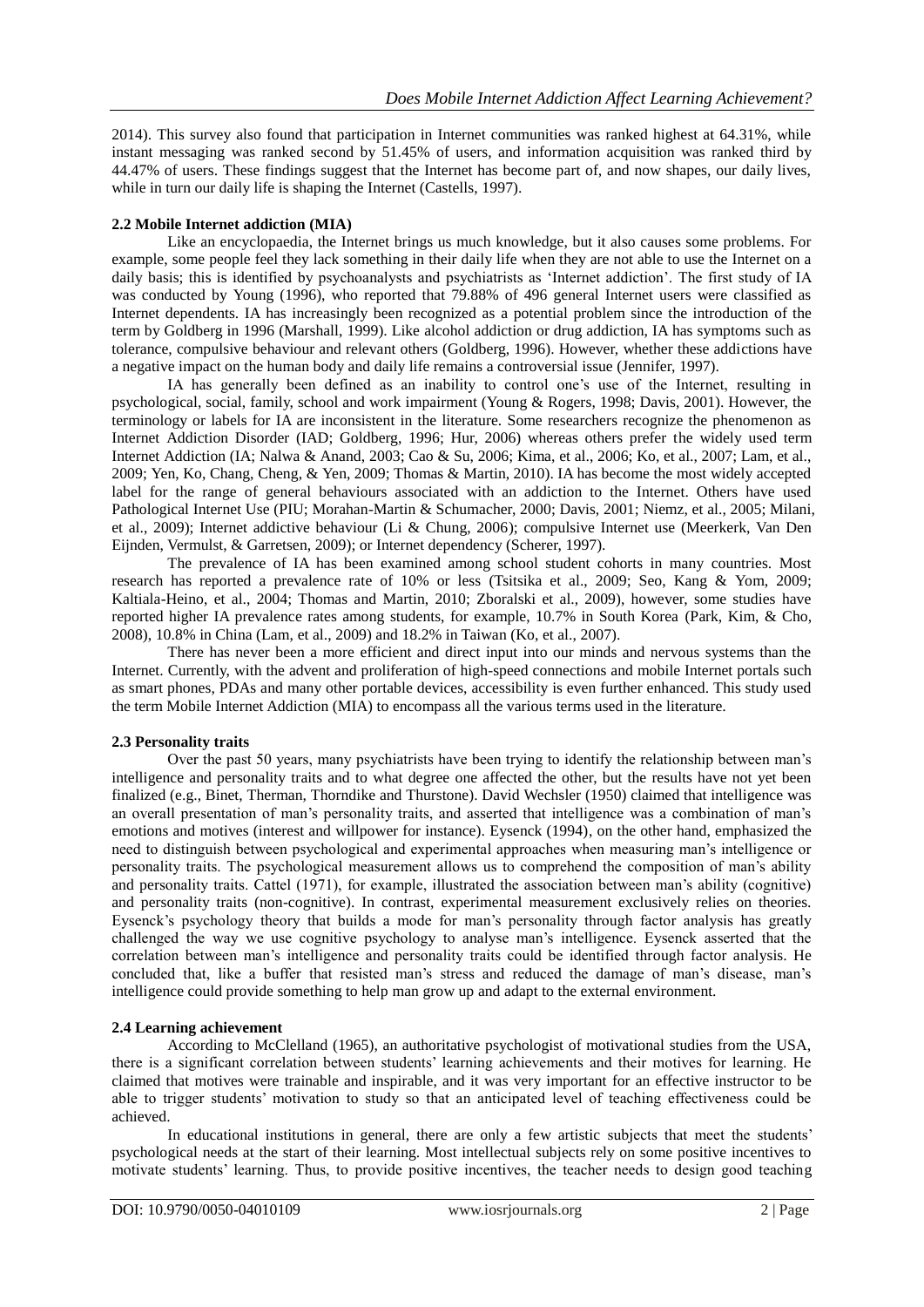material before the class and choose appropriate teaching methods and activities so that students will be eager to learn and develop their motivation to learn.

Students' learning attitude is the motive for their learning achievement. Stein, et al. (2001) stated that the tool for measuring employees' competence in international companies is applicable to the assessment of the students' competence.

# **Competence = (Knowledge + Skill) Attitude**

Students' 'attitude' involves diligence, their practical nature, humility, active learning, peer learning, teacher–student interaction, peer relations, collaborative learning and relevant others. The common formula of measuring students' learning is: attendance + tests + the midterm examination + the final examination. However, these items cannot be fairly and genuinely used to measure students' learning achievements. The formula mentioned above could be modified as follows:

## Learning achievement  $=$  (New knowledge  $+$  Comprehension)<sup>Attitude</sup>.

#### **III. Methodology**

This study aimed to identify the correlation between mobile Internet use and MIA. Griffiths (1998) thought that IA was not purely a general material addiction; rather it was a technical addiction, a reliance based on human–machine interaction. Teenage senior high school students are eager to seek independence and self-identification, so tend to escape to the virtual world of the Internet when they cannot get satisfaction or encounter life problems (Suler, 2005). Morahan-Martin & Schumacher's (2000) study found that addicts use the Internet to make new friends, seek spiritual support and chat with people who have similar interests more often than do non-addicts.

This study aimed to help us understand the impact of IA on senior high school students by investigating the correlations among their backgrounds, mobile Internet use, MIA, learning attitude and learning achievement. Statistical measurements were used during the investigation.

#### **3.1. Research framework**

This study mainly probed mobile Internet use of senior high school students, and their addiction based on their behavioural mode of using mobile Internet. Table 1 shows the research framework within which we explored the correlation among 'student backgrounds', 'personality traits', 'mobile Internet use', 'MIA', 'learning attitude' and 'learning achievement'.



**Figure1.** Research framework

#### **3.2 Research hypotheses**

The study focused on the correlation between high school students and their MIA. The research variables included 'mobile network use', 'MIA', 'personality traits', 'learning attitude' and 'learning achievement'. The independent variables of effect included 'background information', 'mobile network use', 'MIA', 'extrovert personality traits', 'negative personality traits', 'neurotic personality traits', 'gentle personality traits', 'self-disciplined personality traits', 'clever personality traits', 'MIA', 'learning attitude', 'learning achievements', 'study habits and learning attitude', 'the desire for learning and learning attitude', and 'self-expectations and learning attitude'. The hypotheses that could be verified in this study are introduced as follows:

*H1: High school students' mobile network use is related to their backgrounds.*

*H2: High school students' MIA is related to their backgrounds.*

*H3: High school students' personality traits are related to their mobile network use.*

*H4: High school students' personality traits are related to their MIA.*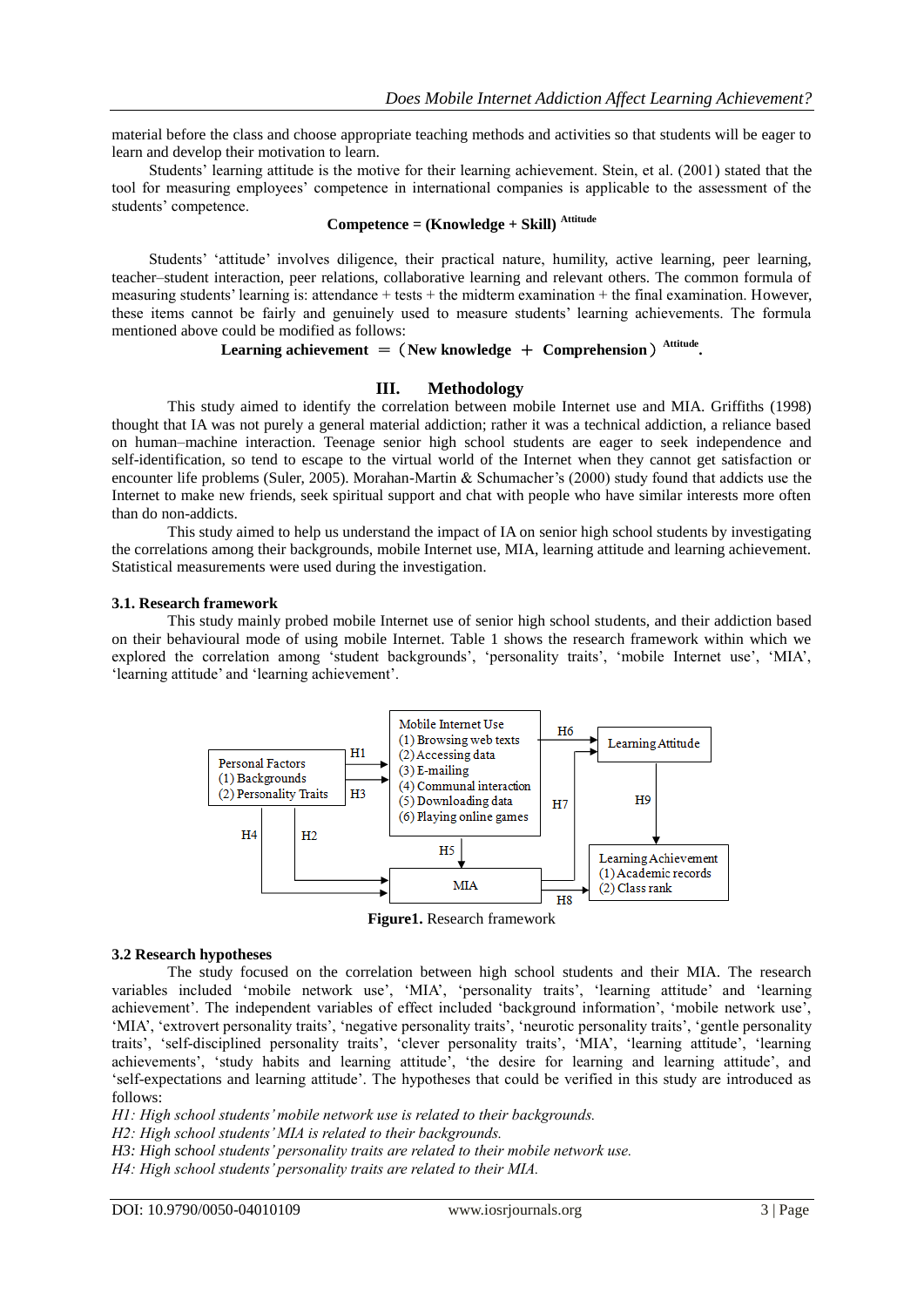*H 4-1: High school students' MIA is related to their extrovert personality traits.*

*H4-2: High school students' MIA is related to their negative personality traits.*

*H4-3: High school students' MIA is related to their neurotic personality traits.*

*H4-4: High school students' MIA is related to their gentle personality traits.*

*H4-5: High school students' MIA is related to their self-discipline personality traits*

*H4-6: High school students' MIA is related to their clever personality traits*

*H5: High school students' mobile network use is related to their MIA.*

*H6: High school students' mobile network use is related to their learning attitude.*

*H7: High school students' MIA is related to their learning attitude.*

*H8: High school students' MIA is related to their learning achievement.*

*H9: High school students' learning attitude is related to their learning achievement.*

*H9-1: High school students' learning achievement is related to study habits of learning attitude.*

*H 9-2: High school students' learning achievement is related to the desire to learn about learning attitude.*

*H9-3: High school students' learning achievement is related to self-expectations of learning attitude.*

#### **3.3 Research subjects and questionnaire**

Research subjects were students of all grades from Tainan A Senior High School. They were randomly selected and were asked to complete the questionnaire. The collected questionnaires were analysed using the statistical methods of reliability analysis, factor analysis and regression analysis.

The questionnaire was designed within the research framework for a specific purpose, and it was composed of six parts: the respondents' background data and personality traits; the activities performed on the mobile network; mobile network addiction, the Internet Addiction Scale (CIAS supports the progressive nature of IA and suggests that the more 'Yes' answers a respondent gives, the more likely s/he is at risk for IA; learning attitude which consists of three parts: study habits, learning desire and self-expectation, with the results showing that the higher the score a respondent achieves, the better learning attitude s/he has, and the lower the score, the poorer the attitude; finally, learning achievements that are ranked only based on the respondents' academic records, so the ranking prohibits obtaining the genuine results).

#### **IV. Analysis of Research Results**

The respondents consisted of senior high school students of all grades. Three hundred copies of the questionnaire were randomly distributed to students and only 271 were used for statistical analysis after the incomplete and invalid ones were eliminated. The retrieval rate was 90.33%.

#### **4.1 Reliability analysis**

The questionnaires were analysed respectively in terms of personality traits, activities performed on the mobile network, mobile network addiction and learning attitude. Details of the analyses are introduced as follows:

(1) As shown in Table 1, personality traits include six dimensions: extrovert, negative, neurotic, gentle, self-disciplined and clever. A 5-point rating scale was applied to the questionnaire design and the respondents selected answers based on their own situations. The results were highly consistent, which indicates that the research was suited for senior high school students.

| Variables        | Number | Cronbach's Alpha | Remark |
|------------------|--------|------------------|--------|
| Extrovert        |        | 0.748            | > 0.7  |
| Negative         |        | 0.778            | > 0.7  |
| Neurotic         |        | 0.876            | > 0.7  |
| Gentle           |        | 0.818            | > 0.7  |
| Self-disciplined |        | 0.725            | > 0.7  |
| Clever           |        | 0.813            |        |

**Table1.** Reliability analysis of personality traits

(2) Table 2 shows students' mobile Internet use. The use was highly consistent which indicates that the questions posed in the questionnaire were suited to the investigation of students' mobile Internet use.

| Variables                        | Number | Cronbach's Alpha | Remark |
|----------------------------------|--------|------------------|--------|
| Browsing on mobile Internet      |        | 0.937            | > 0.7  |
| E-mailing on mobile Internet     |        | 0.862            | > 0.7  |
| Chatting on mobile Internet      |        | 0.904            | > 0.7  |
| Downloading on mobile Internet   |        | 0.854            | > 0.7  |
| Playing games on mobile Internet |        | 0.817            | > 0.7  |

**Table2.** Reliability analysis of mobile Internet use

(3) The questions posed on the questionnaire were used by the National Science Council (now Ministry of Science and Technology) and by Chen Shu-hui (2000) to investigate the phenomenon of the IA; it was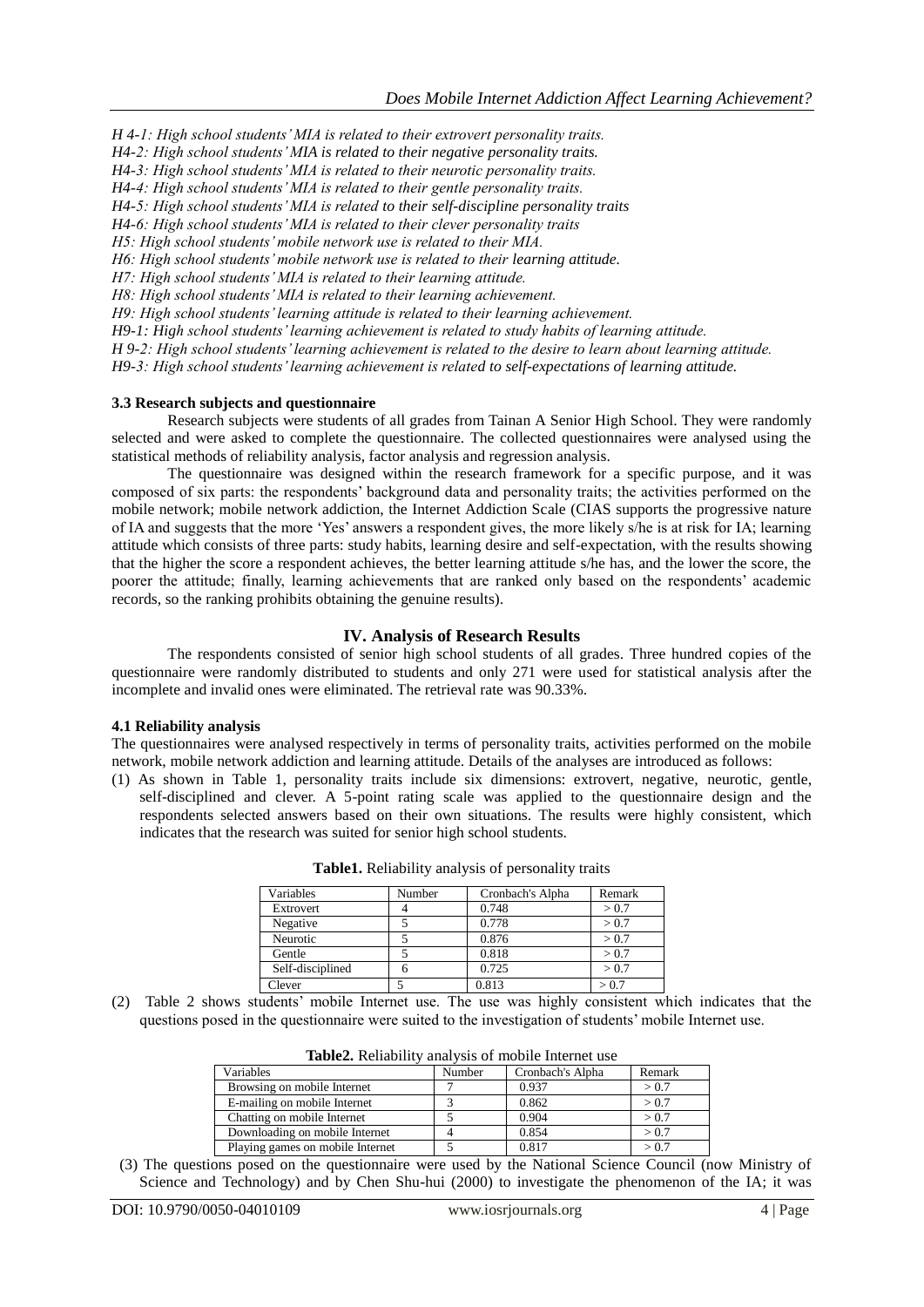therefore assumed that they were valid and reliable. The respondents were identified as mobile Internet addicts if their five answers met the standard. MIA is progressive so the respondents who gave more 'Yes' answers represent the higher risk group for IA.

(4) Table 3 shows the measurement of student learning attitude, divided into learning habits, learning desire and self-expectations. The higher a student's grades, the better attitude they had, and the lower the grades, the poorer their attitude.

| Variables         | Number | Cronbach's Alpha | Remark |
|-------------------|--------|------------------|--------|
| Learning Habits   |        | 0.931            | > 0.7  |
| Learning Desire   |        | 0.845            | > 0.7  |
| Self-expectations |        | 0.929            | > 0.7  |

**Table3.** Reliability analysis of learning attitude

#### **4.2 Factor analysis**

This research adopted factor analysis to gain a construct validity of the measurement and used fewer dimensions to replace the original complicated ones to retrieve common factors from the variables. This research used the Kaiser-Meyer-Olkin (KMO) measure of sampling adequacy to analyse factors such as personality traits, mobile Internet use and learning attitude in the questionnaire. Only when the KMO value is above 0.7 and the square value of the Bartlett's Test of Sphericity is significant can the factor analysis be accepted. The results of factor analysis were as follows:

# **(1) The factor analysis of personality traits**

The results of the questionnaire on personality traits showed the KMO value to be 0.859 which is larger than 0.7 and near 1 (Table 4), suggesting that the variables were highly correlated. The square value of Bartlett's Test of Sphericity was 6036.416 and the significance value reached a level of  $p = 0.000$ , reflecting that the respondents were equally affected by the factors. These findings met the standards for factor analysis, so the research method was effective.

**Table4.** Factor analysis of personality traits with Kaiser-Meyer-Olkin and Bartlett's Test

| Kaiser-Meyer-Olkin (KMO) and Bartlett's Test |                                    |          |
|----------------------------------------------|------------------------------------|----------|
| 0.859<br>KMO Measure of Sampling Adequacy    |                                    |          |
| Bartlett's Test of Sphericity                | Similar to Chi-Square Distribution | 6036.416 |
|                                              | Significance                       | 0.000    |

#### **(2) Factor analysis of MIA**

The results of the questionnaire on MIA show that the KMO value (0.932) was larger than 0.7 and near 1 (Table 5), suggesting that the variables were highly correlated. The square value of Bartlett's Test of Sphericity was 5296.504 and the significance value reached a level of  $p = 0.000$ , indicating that the respondents were equally affected by some factors. These findings met the standard for factor analysis, so the research method was effective.

**Table5.** Factor analysis of mobile Internet addiction with Kaiser-Meyer-Olkin and Bartlett's Test

| Kaiser-Mever-Olkin (KMO) and Bartlett's Test |                                    |          |  |
|----------------------------------------------|------------------------------------|----------|--|
| KMO Measure of Sampling Adequacy             |                                    | 0.932    |  |
| Bartlett's Test of Sphericity                | Similar to Chi-Square Distribution | 5296.504 |  |
|                                              | Significance                       | 0.000    |  |

## **(3) Factor analysis of learning attitude**

Table 6 shows that the KMO in the learning attitude scale was larger than 0.7 and close to 1. This finding supports a significant interaction among variables. The square of Bartlett's test of sphericity was 7093.895 and  $p = 0.000$ , suggesting that common factors were shared by the tested participants. This finding met the standard for factor analysis, so the research method was effective.

**Table 6** Factor analysis of learning attitude with Kaiser-Meyer-Olkin and Bartlett's Test

| Kaiser-Meyer-Olkin (KMO) and Bartlett's test |              |          |  |
|----------------------------------------------|--------------|----------|--|
| KMO measure of sampling adequacy             |              | 0.940    |  |
| Bartlett's test of sphericity                | Square       | 7093.895 |  |
|                                              | Significance | 0.000    |  |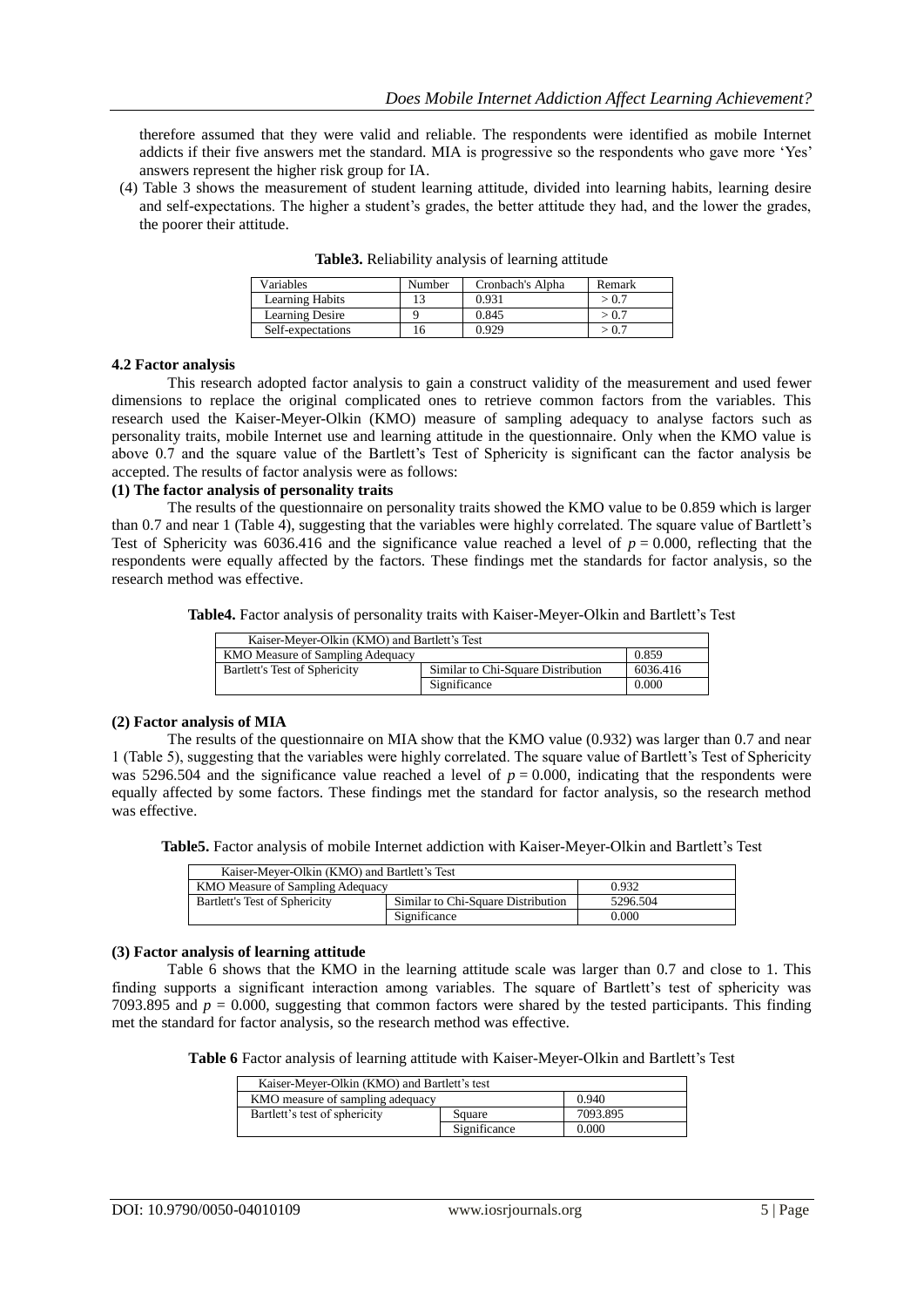## **4.3 Regression Analysis**

In the questionnaire, research hypotheses were proposed based on dependent variables, independent variables and corresponding verification. After the questionnaires were collected and processed using regression analysis, Table 7 was designed to show the results of the hypotheses. In response to H1 and H2, the findings showed that students' backgrounds (e.g., the tool that is used to surf the net, the Internet fee, the economic situation of students' families and the place where they used mobile Internet) were not related to their mobile Internet use and their MIA. In reply to H3 and H4, the findings showed that students' personality traits were related to their mobile Internet use and their MIA. Different personality traits lead to different ways of using the Internet. For instance, one student preferred browsing websites while some students preferred using social networks and others preferred playing Internet games. In addition, the degree of MIA varied with the differing personality traits of the users. The extrovert and clever users were less addicted to mobile Internet. In response to H5, the findings indicated that the duration of mobile Internet use was associated with MIA, and the longer and more often students used mobile Internet, the greater the degree of MIA they had. In response to H7 and H8, the results showed that students' MIA was not connected to their learning attitude and learning achievements. The students who were addicted to mobile Internet did not necessarily have a good or bad learning attitude and did not absolutely have higher or lower achievements. Thus, students' MIA cannot be blamed for their learning attitude and learning achievements. In reply to H9, the results showed that students' learning attitude was related to their learning achievement. Students' learning achievement was determined by their learning attitude, so learning basically depends on attitude. Hard work is the main reason for students' higher or lower achievements, not their personality traits or their MIA.

In conclusion, students' duties are to study and cultivate correct reading habits. With teachers' guidance, students can perform well in their studies. Prohibiting students from using mobile Internet is inappropriate. A better way of reducing students' MIA is to inculcate a sense of self-respect, discipline and time control.

| <b>Hypothesis</b> | <b>Regression analysis</b>       | Analysis of regression coefficient                                                                                                  |
|-------------------|----------------------------------|-------------------------------------------------------------------------------------------------------------------------------------|
|                   | <b>ANOVA</b> test results        | (main significant factors)                                                                                                          |
| H1                | $p = 0.455 > 0.05$ ;             | High school students' mobile Internet use was unrelated to their                                                                    |
|                   | not significant                  | backgrounds.                                                                                                                        |
| H2                | $p = 0.063 > 0.05$ ;             | Rates of mobile Internet ( $p = 0.005$ , standardized coefficient                                                                   |
|                   | not significant                  | Beta/SCB - 0.197) use were related to high school students' MIA.                                                                    |
| H <sub>3</sub>    | $p = 0.000 < 0.05$ ; significant | Personality ( $p = 0.000/\text{SCB}$ 0.284) showed a positive relationship,                                                         |
|                   |                                  | suggesting that high school students' personality traits were related to                                                            |
|                   |                                  | their mobile Internet use.                                                                                                          |
| H <sub>4</sub>    | $p = 0.035 < 0.05$ ;             | SCB (0.128) showed a positive relation, suggesting that high school                                                                 |
|                   | significant                      | students' personality traits were related to their MIA.                                                                             |
| $H4-1$            | $p = 0.065 > 0.05$ ;             | MIA was unrelated to high school students' extrovert personality                                                                    |
|                   | not significant                  | traits.                                                                                                                             |
| $H4-2$            | $p = 0.000 < 0.05$ ;             | Petulance ( $p = 0.046$ , SCB - 0.131)                                                                                              |
|                   | significant                      | Censoriousness petulance ( $p = 0.001$ , SCB - 0.245)                                                                               |
|                   |                                  | High school students' MIA was related to their negative control of                                                                  |
|                   |                                  | personality traits; for those who had petulant and censorious                                                                       |
| H4-3.             |                                  | personality traits, the relationship was more significant.                                                                          |
|                   | $p = 0.000 < 0.05$ ; significant | Moody ( $p = 0.003$ , standardized coefficient = $-0.261$ )<br>High school students' MIA was relevant to their neurotic personality |
|                   |                                  | traits, especially for the students who were moody.                                                                                 |
| $H4-4$            | $p = 0.00 < 0.05$ ;              | Friendly ( $p = 0.039$ , standardized coefficient = 0.188)                                                                          |
|                   | significant                      | High school students' MIA was relevant to their gentle personality                                                                  |
|                   |                                  | traits, especially for students who were friendly.                                                                                  |
| $H4-5$            | $p = 0.000 < 0.05$ ;             | Organized ( $p = 0.042$ , standardized coefficient = 0.152)                                                                         |
|                   | significant                      | Fun-loving ( $p = 0.000$ , standardized coefficient = $-0.262$ )                                                                    |
| $H4-6$            | $p = 0.153 > 0.05$ ;             | High school students' MIA was not relevant to their clever personality                                                              |
|                   | not significant                  | trait.                                                                                                                              |
| H <sub>5</sub>    | $p = 0.000 < 0.05$ ;             | MIA ( $p = 0.000$ , standardized coefficient = 0.387)                                                                               |
|                   | significant                      | High school students' MIA was relevant to their mobile Internet use.                                                                |
| H <sub>6</sub>    | $p = 0.000 < 0.05$ ;             | Learning attitude ( $p = 0.000$ , standardized coefficient = 0.313) was                                                             |
|                   | significant                      | positively related.                                                                                                                 |
|                   |                                  | High school students' mobile Internet use was relevant to their                                                                     |
| H7:               | $p = 0.517 > 0.05$ ;             | learning attitude.<br>High school students' MIA was not relevant to their learning attitude.                                        |
|                   | not significant                  |                                                                                                                                     |
| H <sub>8</sub>    | $p = 0.471 > 0.05$ ;             | High school students' MIA was not relevant to their learning                                                                        |
|                   | not significant                  | achievements.                                                                                                                       |
| H <sub>9</sub>    | $p = 0.000 < 0.05$ ; significant | Learning achievement ( $p = 0.000$ , standardized coefficient $\beta = 0.394$ )                                                     |
|                   |                                  | was positively correlated.                                                                                                          |

**Table 7** Regression analysis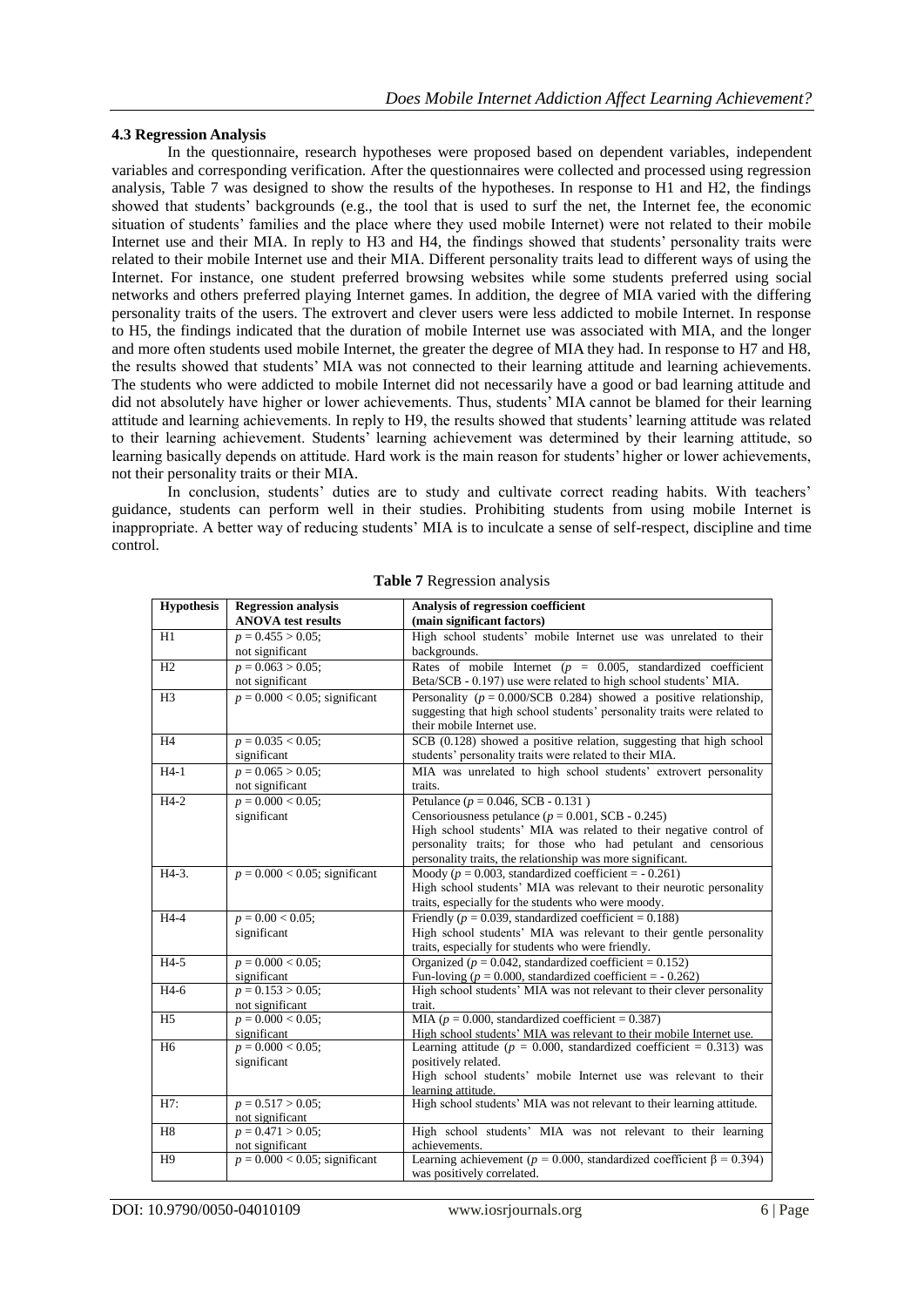|        |                                   | High school students' learning attitude and their learning                                                                                                                                                                                                                                                                                                                                                                                                                                                               |
|--------|-----------------------------------|--------------------------------------------------------------------------------------------------------------------------------------------------------------------------------------------------------------------------------------------------------------------------------------------------------------------------------------------------------------------------------------------------------------------------------------------------------------------------------------------------------------------------|
|        |                                   | achievements were correlated.                                                                                                                                                                                                                                                                                                                                                                                                                                                                                            |
| $H9-1$ | $p = 0.000 < 0.05$ , significant  | High school students' habitual learning attitude and their learning                                                                                                                                                                                                                                                                                                                                                                                                                                                      |
|        |                                   | achievements were correlated.                                                                                                                                                                                                                                                                                                                                                                                                                                                                                            |
| $H9-2$ | $p = 0.000 < 0.05$ ; significant  | 'I think school learning is interesting' $(p = 0.014$ , standardized<br>coefficient $\beta$ = 0.211).<br>I think school courses will be very useful in the future' ( $p = 0.025$ ,<br>standardized coefficient $\beta$ = - 0.182).<br>'I believe studying hard makes me keep up with others' ( $p = 0.019$ ,<br>standardized coefficient $\beta$ = - 0.168).<br>The three related variables above lead to a finding that high school<br>students' intention to learn and their learning achievements were<br>correlated. |
| $H9-3$ | $p = 0.000 < 0.05$ ; significant. | I care greatly about my grades, especially when my performance<br>drops below previous levels of achievement' ( $p = 0.022$ , standardized<br>coefficient $\beta$ = - 0.193).<br>'I want to be top of the class' ( $p = 0.007$ , standardized coefficient $\beta =$<br>$-0.282$ ).<br>High school students' learning achievements and their self-expectation<br>were correlated.                                                                                                                                         |

# **V. Conclusions and Suggestions**

## **5.1 Conclusion**

MIA is a new topic worthy of discussion following the emergence of IA. The technology of information industries improves quickly and mobile Internet has become a greatly relied upon informational tool. Thus, to achieve a high market share, telecommunication operators continue to organize promotional events with the aim of stimulating consumers to become mobile Internet users. The number of mobile Internet users increases annually. This service has grown to become a tool that people frequently use as a pastime and to communicate with; thus the level of IA also increases annually. This study mainly investigated the correlation between students' IA and their performance in school. The results of the study are expected to direct the attention of parents, school authorities and the public to the issue of MIA. The following conclusions are derived from the results of the study.

## **(1) The correlation between personality traits and MIA**

Students are the main users of the Internet. Phubbers can be found everywhere because many people have smart phones. If the users have weak self-control, they can easily become addicted to mobile Internet. This study suggests that those people who have extrovert or clever personality traits are often unaffected, but those who have negative, neurotic, gentle or self-disciplined personality traits are more easily affected. Schools may assess students' Internet use by applying measurements or providing students with self-assessment methods to assist them in changing their mobile phone use habits.

#### **(2) The correlation between mobile Internet use and MIA**

According to the results of regression analysis, mobile Internet use and MIA are positively related. Regardless of whether we are e-mailing, browsing, downloading, social networking or playing online games, the Internet has become an integral part of our life. The more frequently we use the Internet, the greater the possibility of becoming mobile Internet addicts. This study shows that high school students' Internet use is quite frequent and their frequent use of Facebook or Line and other social networks supports the findings that they spend a long time on the Internet. Thus, students' IA is closely related to their Internet use, and a higher frequency of smart phone use leads to a greater degree of addiction.

## **(3) The correlation between learning attitude and learning achievement**

The subjects of this study were high school students whose learning attitude directly affected their learning achievements during the course of their schooling. The results of regression analysis have shown that their learning attitude and their learning achievements were not only co-related but also affected each other. Students' high or low learning achievement depended on their learning attitude, and their learning attitude could be identified by examining their learning habits, learning desire and self-expectation. The results of this research showed that students who had good learning habits, a strong desire to learn and high self-expectation usually achieved at higher levels. Alternatively, those who had poor learning habits had a weak desire to learn, low self-expectation and achieved at lower levels. As a result, students' learning achievements depended on their learning attitude.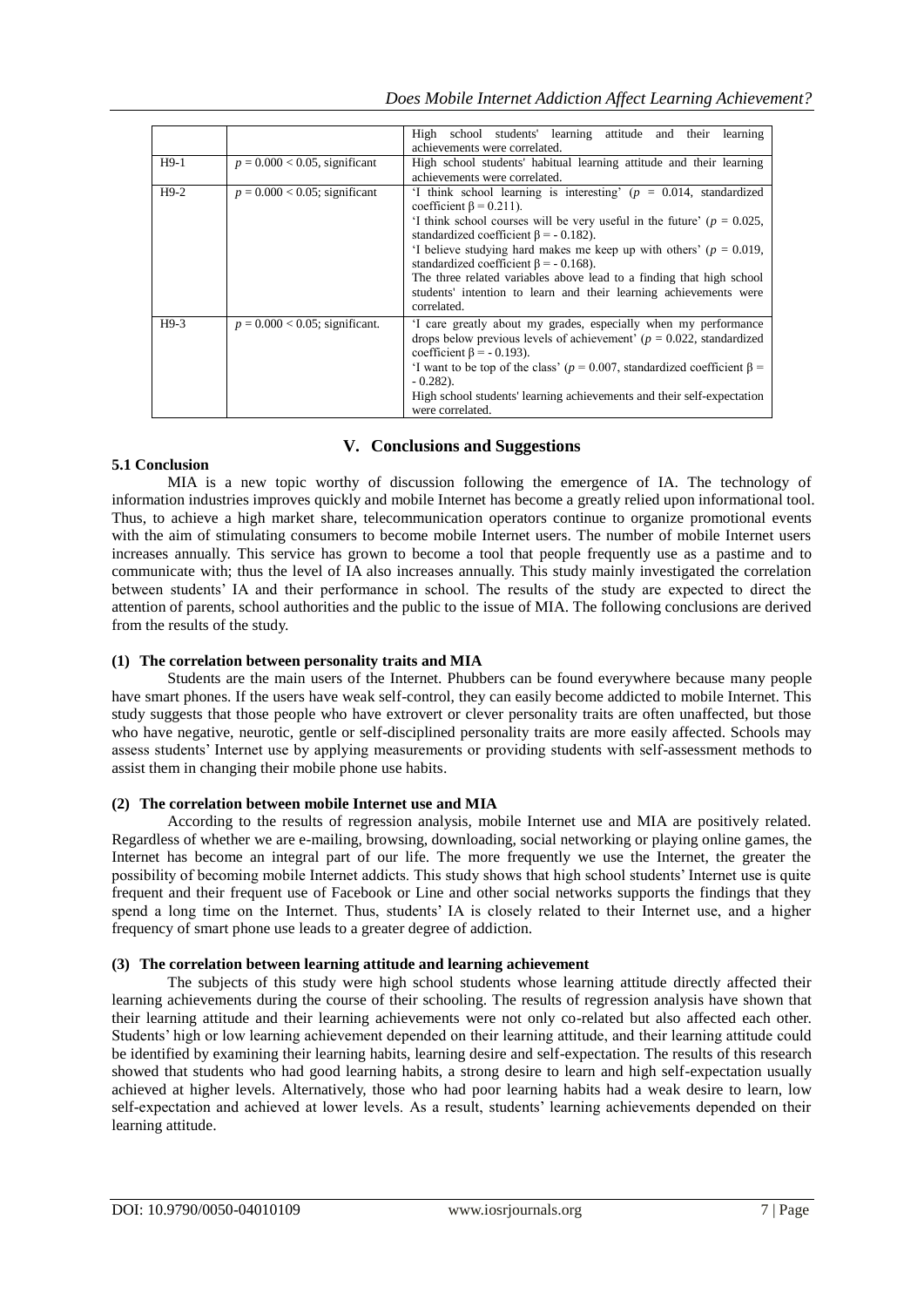#### **5.2. Suggestions**

The results of this research allow students, parents, teachers, school counsellors and the public to understand and emphasize MIA. Some counselling suggestions for students' MIA at school are provided below.

#### **(1) Communicating with students and not restricting their mobile Internet use**

Today, students' mobile Internet use tends to be functionally negative because they use it to play games, surf porn websites and watch porn videos. Senior high school students are in a mentally immature phase, so they have a strong curiosity about male–female relationships, sexual fantasy, emotional attachments and emphasize friendship more than kinship. For this reason, we need to show our concern and be aware that negative alienation may occur if we try to restrict and forbid their mobile Internet use. We need to study how to make effective communication with them through our concern, companionship and positive interactions so that the objective of counselling and treatment can be successfully achieved.

## **(2) Understanding students' Internet use by designing some measurement of their mobile Internet use**

The symptoms of MIA include highly frequent use of mobile Internet and a loss of control over the length of time they spend using it. If students lack self-control, school teachers and parents should try to understand their problems and give them some instructions on how to make best use of the Internet for learning, rather than being enslaved by it. At school, some measurements can be used to examine students' Internet use and also allow students to perform self-examination. The results of these measurements can be discussed by teachers and students together, and the negative impact on mobile Internet student addicts can be avoided.

#### **(3) The impact of counselling strategies on mobile Internet addicts**

The school should understand if mobile Internet student addicts have some learning barriers and behavioural problems. There are varied impacts of MIA on students' studies, social relationships, time and health, so we need to employ some counselling strategies to help students understand their own problems, allow them to learn self-control and encourage them to reduce their mobile Internet use. We may study how to make students develop new interests, new hobbies and engage in wholesome entertainment so that they do not remain obsessed by mobile Internet and so only use the Internet as a tool for problem-solving and knowledge acquisition.

#### **VI. Discussion**

This study demonstrated that MIA was not related to learning attitude or learning achievement. This finding transgressed common cognition. Perhaps this finding means that students with some personality traits (e.g., self-discipline or cleverness) will not develop MIA. This seems to imply that students who have a good learning attitude and high learning achievement will not have MIA. We therefore recommend that further studies should address the impact of personality traits on MIA.

#### **References**

- [1]. Anderson, K. J., Internet Use among College Students: An Exploratory Study. *Journal of American College Health, 50(1)*, 1999, 21 -26.
- [2]. Greenfield, D. N., Virtual Addiction: Help for Net Heads, Cyber Freaks, and Those Who Love Them (Oakland, CA: New Harbinger Publications, 1999).
- [3]. Atewell, P., Suazo-Garcia, B., & Battle, J., Computers and Young Children Social Benefit or Social Problem?, Social Forces, 82(1), 2003, 277-296.
- [4]. Young, K. S., Internet Addiction: A New Clinical Phenomenon and Its Consequences., American Behavioral Scientist, 48(4), 2004, 402-415.
- [5]. Taiwan Network Information Center (TWNIC), A Survey on Broadband Internet Usage in Taiwan (A Summary Report May 2014, http://www.twnic.net.tw/total/total\_01.htm)
- [6]. Castells, M., The information age: Economy, society, and culture, (vol. Ⅱ: The Power of Identity, 2nd ed. Oxford: Wiley Blackwell, 1997).
- [7]. Young, K. S., Internet Addictive: The Emergence of A New Clinical Disorder, Cyberpsychology and Behavior, 1(3), 1998, 237-244.
- [8]. Marshall, W. L., Concepts of Abnormality Throughout History, In W. L. Marshall & P. Firestone (Eds.), Abnormal psychology perspectives ( Toronto, Canada: Prentice-Hall, 1999) 1-22.
- [9]. Goldberg, I., Internet Addictive Disorder (IAD) Diagnostic Criteria ( Retrieved from http://www.psycom.net/iadcriteria.html, 1996) [10]. Jennifer R. F., Internet Addiction Disorder: Causes, Symptoms, and Consequences ( Retrieved from http://www. chem.vt..edu/, 2009)
- [11]. Young, K., & Rogers, R., The Relationship between Depression and Internet Addiction. Cyberpsychology and Behavior, 1(1), 1998, 25-28.
- [12]. Davis, R. A., A Cognitive-behavioral Model of Pathological Internet Use. Computers in Human Behavior, 17(2), 2001, 187-195.
- [13]. Hur, M., Demographic, Habitual, and Socioeconomic Determinants of Internet Addiction Disorder: An Empirical Study of Korean Teenagers. Cyberpsychology and Behavior, 9(5), 2006, 514-525.
- [14]. Nalwa, K., & Anand, A. P., Internet Addiction in Students: A Cause of Concern, Cyberpsychology and Behavior, 6(6), 2003, 653-656.
- [15]. Cao, F. L., & Su, L. Y., Internet Addiction among Chinese Adolescents: Prevalence and Psychological Features, Child: Care, Health and Development, 33(3), 2006, 275-281.